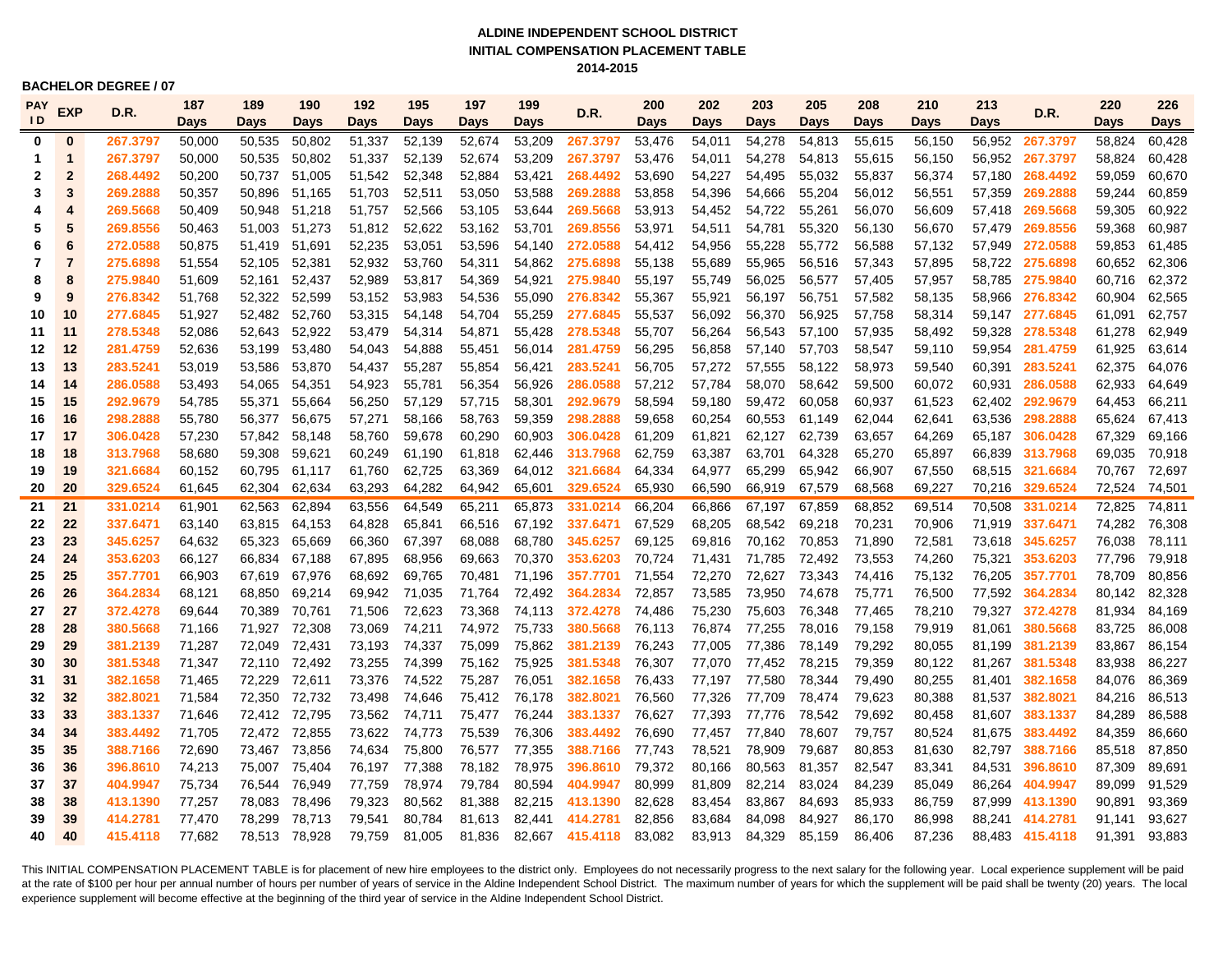In September 2014, the district provided these initial placement tables. While these tables override much of the information provided on pp. 7-10, they were still kept here as the provide insight on veteran district teache salary, as well as stipend pay for critical needs areas, etc.

### **ALDINE INDEPENDENT SCHOOL DISTRICT INITIAL COMPENSATION PLACEMENT TABLE 2014-2015**

#### **MASTER DEGREE / 08**

| PAY            | <b>EXP</b><br>D.R.      | 187      | 189    | 190           | 192           | 195         | 197         | 199    | D.R.   | 200             | 202    | 203         | 205           | 208         | 210    | 213    | D.R.   | 220             | 226    |        |
|----------------|-------------------------|----------|--------|---------------|---------------|-------------|-------------|--------|--------|-----------------|--------|-------------|---------------|-------------|--------|--------|--------|-----------------|--------|--------|
| $\overline{D}$ |                         |          | Days   | Days          | Days          | <b>Days</b> | <b>Days</b> | Days   | Days   |                 | Days   | <b>Days</b> | Days          | <b>Days</b> | Days   | Days   | Days   |                 | Days   | Days   |
| $\mathbf 1$    | $\bf{0}$                | 270.1604 | 50,520 | 51,060        | 51,330        | 51,871      | 52,681      | 53,222 | 53,762 | 270.1604        | 54,032 | 54,572      | 54,843        | 55,383      | 56,193 | 56,734 |        | 57,544 270.1604 | 59,435 | 61,056 |
| $\mathbf{2}$   | $\mathbf{1}$            | 270.1604 | 50,520 |               | 51,060 51,330 | 51,871      | 52,681      | 53,222 | 53,762 | 270.1604        | 54,032 | 54,572      | 54,843        | 55,383      | 56,193 | 56,734 |        | 57,544 270.1604 | 59,435 | 61,056 |
| 3              | $\overline{2}$          | 271.2299 | 50,720 |               | 51,262 51,534 | 52,076      | 52,890      | 53,432 | 53,975 | 271.2299        | 54,246 | 54,788      | 55,060        | 55,602      | 56,416 | 56,958 |        | 57,772 271.2299 | 59,671 | 61,298 |
| 4              | $\overline{\mathbf{3}}$ | 272.1230 | 50,887 |               | 51,431 51,703 | 52,248      | 53,064      | 53,608 |        | 54,152 272.1230 | 54,425 | 54,969      | 55,241        | 55,785      | 56,602 | 57,146 |        | 57,962 272.1230 | 59,867 | 61,500 |
| 5              | $\overline{4}$          | 272.3797 | 50,935 |               | 51,480 51,752 | 52,297      | 53,114      | 53,659 | 54,204 | 272.3797        | 54,476 | 55,021      | 55,293        | 55,838      | 56,655 | 57,200 |        | 58,017 272.3797 | 59,924 | 61,558 |
| 6              | 5                       | 272.7326 | 51,001 | 51,546        | 51,819        | 52,365      | 53,183      | 53,728 | 54,274 | 272.7326        | 54,547 | 55,092      | 55,365        | 55,910      | 56,728 | 57,274 |        | 58.092 272.7326 | 60,001 | 61,638 |
| 7              | 6                       | 274.9519 | 51,416 | 51,966        | 52,241        | 52,791      | 53,616      | 54,166 | 54,715 | 274.9519        | 54,990 | 55,540      | 55,815        | 56,365      | 57,190 | 57,740 |        | 58,565 274.9519 | 60,489 | 62,139 |
| 8              | $\overline{7}$          | 278.5829 | 52,095 | 52,652 52,931 |               | 53,488      | 54,324      | 54,881 | 55,438 | 278.5829        | 55,717 | 56,274      | 56,552        | 57,109      | 57,945 | 58,502 |        | 59,338 278.5829 | 61,288 | 62,960 |
| 9              | 8                       | 279.0321 | 52,179 |               | 52,737 53,016 | 53,574      | 54,411      | 54,969 | 55,527 | 279.0321        | 55,806 | 56,364      | 56,644        | 57,202      | 58,039 | 58,597 |        | 59,434 279.0321 | 61,387 | 63,061 |
| 10             | 9                       | 279.8877 | 52,339 | 52,899        | 53,179        | 53,738      | 54,578      | 55,138 | 55,698 | 279.8877        | 55,978 | 56,537      | 56,817        | 57,377      | 58,217 | 58,776 |        | 59,616 279.8877 | 61,575 | 63,255 |
| 11             | 10                      | 280.7540 | 52,501 | 53,063        | 53,343        | 53,905      | 54,747      | 55,309 | 55,870 | 280.7540        | 56,151 | 56,712      | 56,993        | 57,555      | 58,397 | 58,958 | 59.801 | 280.7540        | 61.766 | 63,450 |
| 12             | 11                      | 281.5722 | 52,654 |               | 53,217 53,499 | 54,062      | 54,907      | 55,470 | 56,033 | 281.5722        | 56,314 | 56,878      | 57,159        | 57,722      | 58,567 | 59,130 | 59,975 | 281.5722        | 61,946 | 63,635 |
| 13             | 12                      | 284.0802 | 53,123 |               | 53,691 53,975 | 54,543      | 55,396      | 55,964 | 56,532 | 284.0802        | 56,816 | 57,384      | 57,668        | 58,236      | 59,089 | 59,657 | 60,509 | 284.0802        | 62,498 | 64,202 |
| 14             | 13                      | 288.8449 | 54,014 | 54,592        | 54,881        | 55,458      | 56,325      | 56,902 | 57,480 | 288.8449        | 57,769 | 58,347      | 58,636        | 59,213      | 60,080 | 60,657 |        | 61,524 288.8449 | 63,546 | 65,279 |
| 15             | 14                      | 291.3636 | 54,485 | 55,068        | 55,359        | 55,942      | 56,816      | 57,399 | 57,981 | 291.3636        | 58,273 | 58,855      | 59,147        | 59,730      | 60,604 | 61,186 |        | 62,060 291.3636 | 64,100 | 65,848 |
| 16             | 15                      | 298.2888 | 55,780 |               | 56,377 56,675 | 57,271      | 58,166      | 58,763 | 59,359 | 298.2888        | 59,658 | 60,254      | 60,553        | 61,149      | 62,044 | 62,641 |        | 63,536 298.2888 | 65,624 | 67,413 |
| 17             | 16                      | 306.0428 | 57,230 |               | 57,842 58,148 | 58,760      | 59,678      | 60,290 | 60,903 | 306.0428        | 61,209 | 61,821      | 62,127        | 62,739      | 63,657 | 64,269 |        | 65,187 306.0428 | 67,329 | 69,166 |
| 18             | 17                      | 313.8021 | 58,681 |               | 59,309 59,622 | 60,250      | 61,191      | 61,819 |        | 62,447 313.8021 | 62,760 | 63,388      | 63,702        | 64,329      | 65,271 | 65,898 |        | 66.840 313.8021 | 69,036 | 70,919 |
| 19             | 18                      | 321.6684 | 60,152 |               | 60,795 61,117 | 61,760      | 62,725      | 63,369 | 64,012 | 321.6684        | 64,334 | 64,977      | 65,299        | 65,942      | 66,907 | 67,550 |        | 68,515 321.6684 | 70,767 | 72,697 |
| 20             | 19                      | 329.6578 | 61,646 | 62,305        | 62,635        | 63,294      | 64,283      | 64,943 | 65,602 | 329.6578        | 65,932 | 66,591      | 66,921        | 67,580      | 68,569 | 69,228 |        | 70,217 329.6578 | 72,525 | 74,503 |
| 21             | 20                      | 337.6471 | 63,140 |               | 63,815 64,153 | 64,828      | 65,841      | 66,516 | 67,192 | 337.6471        | 67,529 | 68,205      | 68,542        | 69,218      | 70,231 | 70,906 |        | 71,919 337.6471 | 74,282 | 76,308 |
| 22             | 21                      | 339.0481 | 63,402 | 64,080        | 64,419        | 65,097      | 66,114      | 66.792 | 67,471 | 339.0481        | 67,810 | 68.488      | 68.827        | 69.505      | 70.522 | 71,200 |        | 72,217 339.0481 | 74.591 | 76,625 |
| 23             | 22                      | 345.6257 | 64,632 |               | 65,323 65,669 | 66,360      | 67,397      | 68,088 | 68,780 | 345.6257        | 69,125 | 69,816      | 70,162 70,853 |             | 71.890 | 72,581 |        | 73,618 345.6257 | 76,038 | 78,111 |
| 24             | 23                      | 353.6203 | 66,127 |               | 66,834 67,188 | 67,895      | 68,956      | 69,663 | 70,370 | 353.6203        | 70,724 | 71,431      | 71,785 72,492 |             | 73,553 | 74,260 |        | 75,321 353.6203 | 77,796 | 79,918 |
| 25             | 24                      | 361.6043 | 67,620 | 68,343        | 68,705        | 69,428      | 70,513      | 71,236 | 71,959 | 361.6043        | 72,321 | 73,044      | 73,406        | 74,129      | 75,214 | 75,937 |        | 77,022 361.6043 | 79,553 | 81,723 |
| 26             | 25                      | 365.8021 | 68,405 | 69,137        | 69,502        | 70,234      | 71,331      | 72,063 | 72,795 | 365.8021        | 73,160 | 73,892      | 74,258        | 74,989      | 76,087 | 76,818 |        | 77,916 365.8021 | 80,476 | 82,671 |
| 27             | 26                      | 372.4278 | 69,644 | 70,389        | 70,761        | 71,506      | 72,623      | 73,368 | 74,113 | 372.4278        | 74,486 | 75,230      | 75,603        | 76,348      | 77,465 | 78,210 |        | 79,327 372.4278 | 81,934 | 84,169 |
| 28             | 27                      | 380.5722 | 71,167 | 71,928        | 72,309        | 73,070      | 74,212      | 74,973 | 75,734 | 380.5722        | 76,114 | 76,876      | 77,256        | 78,017      | 79,159 | 79,920 |        | 81,062 380.5722 | 83,726 | 86,009 |
| 29             | 28                      | 388.7059 | 72,688 |               | 73,465 73,854 | 74,632      | 75,798      | 76,575 | 77,352 | 388.7059        | 77,741 | 78,519      | 78,907        | 79,685      | 80,851 | 81,628 |        | 82,794 388.7059 | 85,515 | 87,848 |
| 30             | 29                      | 389.3690 | 72,812 | 73.591        | 73.980        | 74,759      | 75,927      | 76,706 | 77,484 | 389,3690        | 77,874 | 78.653      | 79,042        | 79.821      | 80,989 | 81,767 | 82.936 | 389.3690        | 85,661 | 87,997 |
| 31             | 30                      | 389.6898 | 72,872 | 73,651 74,041 |               | 74,820      | 75,990      | 76,769 | 77,548 | 389.6898        | 77,938 | 78,717      | 79,107        | 79,886      | 81,055 | 81,835 |        | 83,004 389.6898 | 85,732 | 88,070 |
| 32             | 31                      | 390.3529 | 72,996 |               | 73,777 74,167 | 74,948      | 76,119      | 76,900 | 77,680 | 390.3529        | 78,071 | 78,851      | 79,242        | 80,022      | 81,193 | 81,974 |        | 83,145 390.3529 | 85,878 | 88,220 |
| 33             | 32                      | 391.0107 | 73,119 |               | 73,901 74,292 | 75,074      | 76,247      | 77,029 | 77,811 | 391.0107        | 78,202 | 78,984      | 79,375        | 80,157      | 81,330 | 82,112 |        | 83,285 391.0107 | 86,022 | 88,368 |
| 34             | 33                      | 391.3316 | 73,179 |               | 73,962 74,353 | 75,136      | 76,310      | 77,092 | 77,875 | 391.3316        | 78,266 | 79,049      | 79,440        | 80,223      | 81,397 | 82,180 |        | 83,354 391.3316 | 86,093 | 88,441 |
| 35             | 34                      | 391.6578 | 73,240 | 74,023        | 74,415        | 75,198      | 76,373      | 77,157 | 77,940 | 391.6578        | 78,332 | 79,115      | 79,507        | 80,290      | 81,465 | 82,248 |        | 83,423 391.6578 | 86,165 | 88,515 |
| 36             | 35                      | 396.8610 | 74,213 |               | 75,007 75,404 | 76,197      | 77,388      | 78,182 | 78,975 | 396.8610        | 79,372 | 80,166      | 80,563        | 81,357      | 82,547 | 83,341 | 84,531 | 396.8610        | 87,309 | 89,691 |
| 37             | 36                      | 404.9947 | 75,734 |               | 76,544 76,949 | 77,759      | 78,974      | 79,784 | 80,594 | 404.9947        | 80,999 | 81,809      | 82,214        | 83,024      | 84,239 | 85,049 |        | 86,264 404.9947 | 89,099 | 91,529 |
| 38             | 37                      | 413.1444 | 77,258 | 78,084        | 78,497        | 79,324      | 80,563      | 81,389 | 82,216 | 413.1444        | 82,629 | 83,455      | 83,868        | 84,695      | 85,934 | 86,760 |        | 88,000 413.1444 | 90,892 | 93,371 |
| 39             | 38                      | 414.2781 | 77,470 | 78,299        | 78,713        | 79,541      | 80,784      | 81,613 | 82,441 | 414.2781        | 82,856 | 83,684      | 84,098        | 84,927      | 86,170 | 86,998 | 88,241 | 414.2781        | 91,141 | 93,627 |
| 40             | 39                      | 415.4118 | 77.682 | 78.513        | 78.928        | 79.759      | 81.005      | 81.836 | 82,667 | 415.4118        | 83,082 | 83,913      | 84,329        | 85.159      | 86.406 | 87,236 |        | 88,483 415.4118 | 91.391 | 93.883 |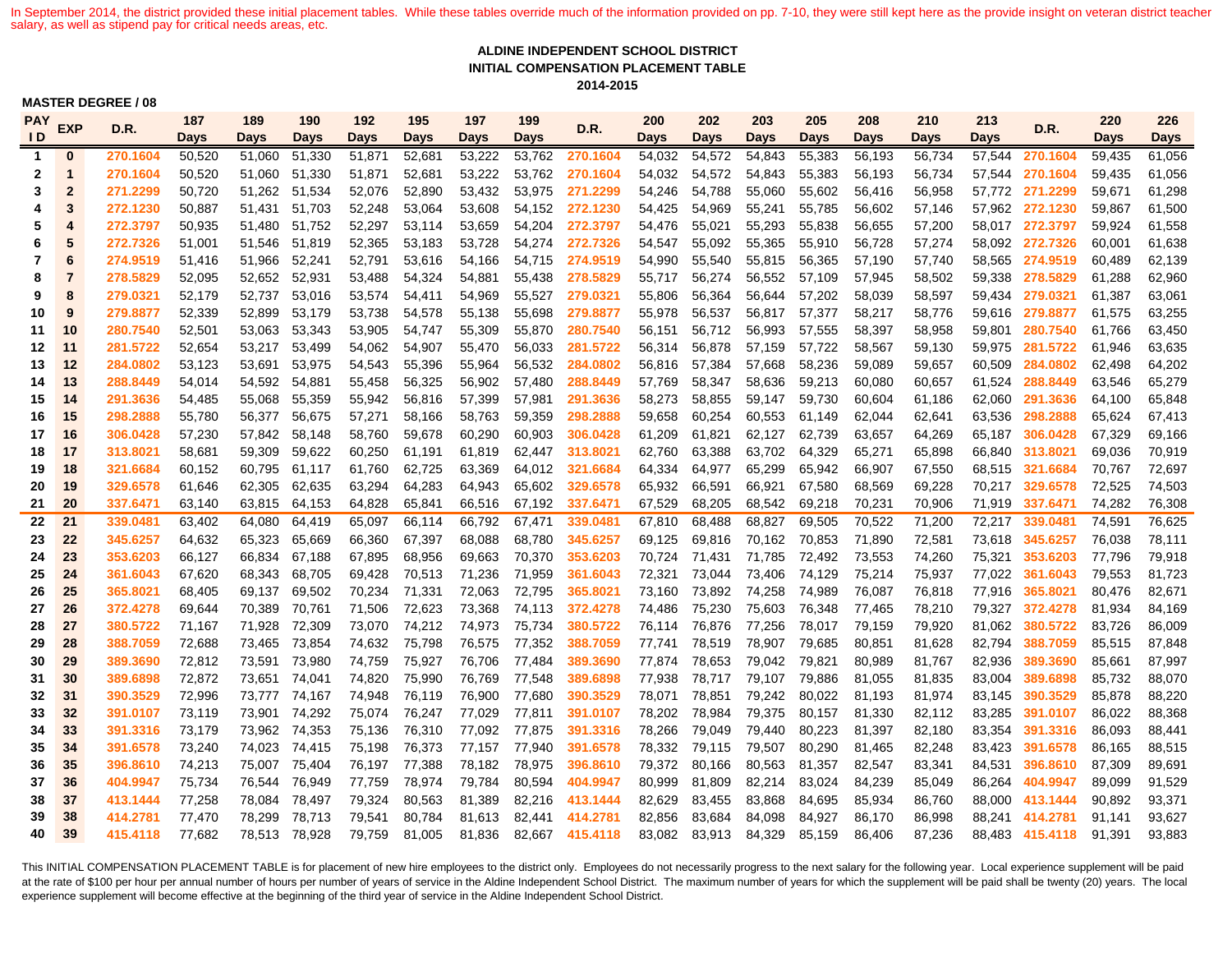### **ALDINE INDEPENDENT SCHOOL DISTRICT INITIAL COMPENSATION PLACEMENT TABLE 2014-2015**

**DOCTORAL DEGREE / 09**

| PAY            | <b>EXP</b>     | D.R.     | 187         | 189           | 190         | 192         | 195    | 197         | 199         | D.R.            | 200    | 202         | 203           | 205         | 208         | 210         | 213         | D.R.            | 220         | 226         |
|----------------|----------------|----------|-------------|---------------|-------------|-------------|--------|-------------|-------------|-----------------|--------|-------------|---------------|-------------|-------------|-------------|-------------|-----------------|-------------|-------------|
| $\overline{D}$ |                |          | <b>Davs</b> | Davs          | <b>Davs</b> | <u>Davs</u> | Davs   | <b>Davs</b> | <b>Davs</b> |                 | Davs   | <b>Davs</b> | Davs          | <b>Davs</b> | <b>Davs</b> | <b>Davs</b> | <b>Davs</b> |                 | <b>Davs</b> | <b>Davs</b> |
| 2              | $\bf{0}$       | 272.9947 | 51,050      | 51,596        | 51,869      | 52,415      | 53,234 | 53,780      | 54,326      | 272.9947        | 54,599 | 55,145      | 55,418        | 55,964      | 56,783      | 57,329      | 58.148      | 272.9947        | 60,059      | 61,697      |
| 3              | 1              | 272.9947 | 51,050      | 51,596        | 51,869      | 52,415      | 53,234 | 53,780      | 54,326      | 272.9947        | 54,599 | 55,145      | 55,418        | 55,964      | 56,783      | 57,329      | 58,148      | 272.9947        | 60,059      | 61,697      |
| 4              | $\overline{2}$ | 274.0856 | 51,254      | 51,802        | 52,076      | 52,624      | 53,447 | 53,995      | 54,543      | 274.0856        | 54,817 | 55,365      | 55,639        | 56,188      | 57,010      | 57,558      | 58,380      | 274.0560        | 60,292      | 61,937      |
| 5              | 3              | 275.0428 | 51,433      | 51,983        | 52,258      | 52,808      | 53,633 | 54,183      | 54,734      | 275.0428        | 55,009 | 55,559      | 55,834        | 56.384      | 57,209      | 57,759      |             | 58,584 275.0428 | 60.509      | 62,160      |
| 6              | 4              | 275.2995 | 51,481      | 52,032        | 52,307      | 52,857      | 53,683 | 54,234      | 54,785      | 275.2995        | 55,060 | 55,610      | 55,886        | 56,436      | 57,262      | 57,813      | 58,639      | 275.2995        | 60,566      | 62,218      |
| 7              | 5              | 275.6310 | 51,543      | 52,094        | 52,370      | 52,921      | 53,748 | 54,299      | 54,851      | 275.6310        | 55,126 | 55,677      | 55,953        | 56,504      | 57,331      | 57,883      |             | 58,709 275.6310 | 60,639      | 62,293      |
| 8              | 6              | 277.8503 | 51,958      | 52,514        | 52.792      | 53,347      | 54,181 | 54,737      | 55,292      | 277.8503        | 55,570 | 56,126      | 56,404        | 56.959      | 57,793      | 58,349      |             | 59.182 277.8503 | 61.127      | 62,794      |
| 9              | $\overline{7}$ | 281.4813 | 52,637      | 53,200        | 53,481      | 54,044      | 54,889 | 55,452      | 56,015      | 281.4813        | 56,296 | 56,859      | 57,141        | 57,704      | 58,548      | 59,111      | 59,956      | 281.4813        | 61.926      | 63,615      |
| 10             | 8              | 282.0695 | 52,747      | 53,311        | 53,593      | 54,157      | 55,004 | 55,568      | 56,132      | 282.0695        | 56,414 | 56,978      | 57,260        | 57,824      | 58,670      | 59,235      | 60,081      | 282.0695        | 62,055      | 63,748      |
| 11             | 9              | 282.9358 | 52,909      | 53,475        | 53,758      | 54,324      | 55,172 | 55,738      | 56,304      | 282.9358        | 56,587 | 57,153      | 57,436        | 58,002      | 58,851      | 59,417      | 60.265      | 282.9358        | 62.246      | 63,943      |
| 12             | 10             | 283.8182 | 53,074      | 53,642        | 53,925      | 54,493      | 55,345 | 55,912      | 56,480      | 283,8182        | 56,764 | 57,331      | 57,615        | 58.183      | 59,034      | 59,602      | 60.453      | 283.8182        | 62.440      | 64,143      |
| 13             | 11             | 284.1818 | 53,142      | 53,710        | 53,995      | 54,563      | 55,415 | 55,984      | 56,552      | 284.1818        | 56,836 | 57,405      | 57,689        | 58,257      | 59,110      | 59,678      |             | 60,531 284.1818 | 62,520      | 64,225      |
| 14             | 12             | 289.4011 | 54,118      | 54,697        | 54,986      | 55,565      | 56,433 | 57,012      | 57,591      | 289.4011        | 57,880 | 58,459      | 58,748        | 59,327      | 60,195      | 60,774      |             | 61,642 289.4011 | 63,668      | 65,405      |
| 15             | 13             | 294.1444 | 55,005      | 55,593        | 55,887      | 56,476      | 57,358 | 57,946      | 58,535      | 294.1444        | 58,829 | 59,417      | 59,711        | 60,300      | 61,182      | 61,770      |             | 62.653 294.1444 | 64,712      | 66,477      |
| 16             | 14             | 296.6845 | 55,480      | 56,073        | 56,370      | 56,963      | 57,853 | 58,447      | 59,040      | 296.6845        | 59,337 | 59,930      | 60,227        | 60,820      | 61,710      | 62,304      |             | 63,194 296.6845 | 65,271      | 67,051      |
| 17             | 15             | 306.0428 | 57,230      | 57,842 58,148 |             | 58,760      | 59,678 | 60,290      | 60,903      | 306.0428        | 61,209 | 61,821      | 62,127        | 62,739      | 63,657      | 64,269      |             | 65,187 306.0428 | 67,329      | 69,166      |
| 18             | 16             | 313.8021 | 58,681      | 59,309        | 59,622      | 60,250      | 61,191 | 61,819      |             | 62,447 313.8021 | 62,760 | 63,388      | 63,702        | 64,329      | 65,271      | 65,898      |             | 66.840 313.8021 | 69,036      | 70,919      |
| 19             | 17             | 321.6684 | 60,152      | 60,795 61,117 |             | 61,760      | 62,725 | 63,369      | 64,012      | 321.6684        | 64,334 | 64,977      | 65,299        | 65,942      | 66,907      | 67,550      |             | 68,515 321.6684 | 70,767      | 72,697      |
| 20             | 18             | 329.6578 | 61,646      | 62,305        | 62,635      | 63,294      | 64,283 | 64,943      | 65,602      | 329.6578        | 65,932 | 66,591      | 66,921        | 67,580      | 68,569      | 69,228      |             | 70,217 329.6578 | 72,525      | 74,503      |
| 21             | 19             | 337.6471 | 63,140      | 63,815        | 64,153      | 64,828      | 65,841 | 66,516      | 67,192      | 337.6471        | 67,529 | 68,205      | 68,542        | 69,218      | 70,231      | 70,906      | 71,919      | 337.6471        | 74,282      | 76,308      |
| 22             | 20             | 345.6257 | 64,632      | 65,323        | 65,669      | 66,360      | 67,397 | 68,088      | 68,780      | 345.6257        | 69,125 | 69,816      | 70,162        | 70,853      | 71,890      | 72,581      | 73,618      | 345.6257        | 76,038      | 78,111      |
| 23             | 21             | 347.0695 | 64,902      | 65,596        | 65,943      | 66,637      | 67,679 | 68,373      | 69,067      | 347.0695        | 69,414 | 70,108      | 70,455        | 71,149      | 72,190      | 72,885      | 73,926      | 347.0695        | 76,355      | 78,438      |
| 24             | 22             | 353.6203 | 66,127      | 66,834 67,188 |             | 67,895      | 68,956 | 69,663      | 70,370      | 353.6203        | 70.724 | 71,431      | 71,785 72,492 |             | 73,553      | 74,260      | 75.321      | 353.6203        | 77.796      | 79,918      |
| 25             | 23             | 361.6043 | 67,620      | 68,343 68,705 |             | 69,428      | 70,513 | 71,236      | 71,959      | 361.6043        | 72,321 | 73,044      | 73,406        | 74,129      | 75,214      | 75,937      |             | 77,022 361.6043 | 79,553      | 81,723      |
| 26             | 24             | 369.7540 | 69,144      | 69,884        | 70,253      | 70,993      | 72,102 | 72,842      | 73,581      | 369.7500        | 73,950 | 74,690      | 75,059        | 75,799      | 76,908      | 77,648      |             | 78,757 369.7500 | 81,345      | 83,564      |
| 27             | 25             | 373.9840 | 69,935      | 70.683 71.057 |             | 71.805      | 72,927 | 73,675      | 74,423      | 373.9840        | 74,797 | 75,545      | 75,919        | 76.667      | 77.789      | 78,537      |             | 79.659 373.9840 | 82,276      | 84,520      |
| 28             | 26             | 380.5722 | 71,167      | 71,928 72,309 |             | 73,070      | 74,212 | 74,973      | 75,734      | 380.5722        | 76,114 | 76,876      | 77,256        | 78,017      | 79,159      | 79,920      | 81,062      | 380.5722        | 83,726      | 86,009      |
| 29             | 27             | 388.7112 | 72,689      | 73,466 73,855 |             | 74,633      | 75,799 | 76,576      | 77,354      | 388.7112        | 77,742 | 78,520      | 78,908        | 79,686      | 80,852      | 81,629      | 82,795      | 388.7112        | 85,516      | 87,849      |
| 30             | 28             | 396.8610 | 74,213      | 75.007 75.404 |             | 76.197      | 77,388 | 78.182      | 78,975      | 396.8610        | 79.372 | 80.166      | 80,563        | 81.357      | 82,547      | 83,341      |             | 84.531 396.8610 | 87.309      | 89,691      |
| 31             | 29             | 397.5294 | 74,338      | 75,133 75,531 |             | 76,326      | 77,518 | 78,313      | 79,108      | 397.5294        | 79,506 | 80,301      | 80,698        | 81,494      | 82,686      | 83,481      |             | 84,674 397.5294 | 87,456      | 89,842      |
| 32             | 30             | 397.8663 | 74,401      | 75,197 75,595 |             | 76,390      | 77,584 | 78,380      | 79,175      | 397.8663        | 79,573 | 80,369      | 80,767        | 81,563      | 82,756      | 83,552      | 84,746      | 397.8663        | 87,531      | 89,918      |
| 33             | 31             | 398.5348 | 74,526      | 75,323        | 75,722      | 76,519      | 77,714 | 78,511      | 79,308      | 398,5348        | 79,707 | 80,504      | 80,903        | 81.700      | 82,895      | 83,692      | 84.888      | 398,5348        | 87.678      | 90,069      |
| 34             | 32             | 399.2086 | 74,652      | 75,450        | 75,850      | 76,648      | 77,846 | 78,644      | 79,443      | 399.2086        | 79,842 | 80,640      | 81,039        | 81,838      | 83,035      | 83,834      |             | 85,031 399.2086 | 87,826      | 90,221      |
| 35             | 33             | 399.5401 | 74,714      | 75,513 75,913 |             | 76,712      | 77,910 | 78,709      | 79,508      | 399.5401        | 79,908 | 80,707      | 81,107        | 81,906      | 83,104      | 83,903      |             | 85,102 399.5401 | 87,899      | 90,296      |
| 36             | 34             | 399.8717 | 74,776      | 75,576        | 75.976      | 76,775      | 77,975 | 78,775      | 79,574      | 399.8717        | 79,974 | 80.774      | 81.174        | 81.974      | 83.173      | 83,973      |             | 85.173 399.8717 | 87,972      | 90,371      |
| 37             | 35             | 404.9947 | 75,734      | 76,544        | 76,949      | 77,759      | 78,974 | 79,784      | 80,594      | 404.9947        | 80,999 | 81,809      | 82,214        | 83,024      | 84,239      | 85,049      |             | 86,264 404.9947 | 89.099      | 91,529      |
| 38             | 36             | 413.1444 | 77,258      | 78,084        | 78,497      | 79,324      | 80,563 | 81,389      | 82,216      | 413.1444        | 82,629 | 83,455      | 83,868        | 84,695      | 85,934      | 86,760      |             | 88,000 413.1444 | 90,892      | 93,371      |
| 39             | 37             | 414.2781 | 77.470      | 78.299        | 78.713      | 79.541      | 80.784 | 81,613      | 82.441      | 414.2781        | 82,856 | 83,684      | 84.098        | 84.927      | 86.170      | 86,998      |             | 88.241 414.2781 | 91.141      | 93,627      |
| 40             | 38             | 415.4118 | 77.682      | 78,513        | 78.928      | 79.759      | 81.005 | 81,836      | 82.667      | 415.4118        | 83,082 | 83,913      | 84,329        | 85.159      | 86.406      | 87.236      |             | 88,483 415.4118 | 91.391      | 93.883      |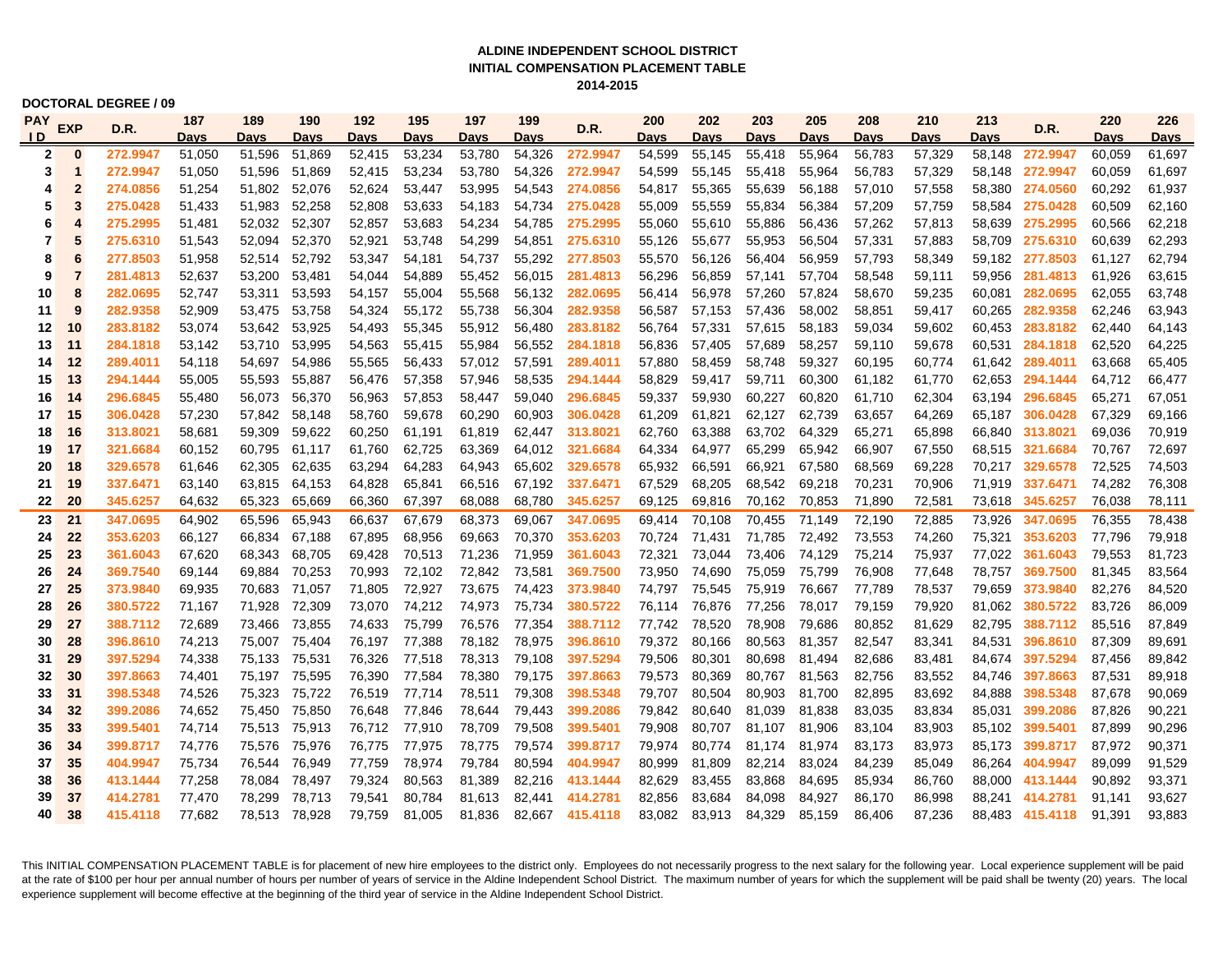### **INITIAL COMPENSATION PLACEMENT TABLE ALDINE INDEPENDENT SCHOOL DISTRICT 2014-2015**

### **BACHELOR NON CERTIFIED / 05**

| <b>PAY</b>              | <b>EXP</b><br>D.R. | 187      | 189    | 190           | 192    | 195    | 197    | 199    | D.R.   | 200             | 202         | 203    | 205    | 208         | 210    | 213    | D.R.   | 220             | 226           |        |
|-------------------------|--------------------|----------|--------|---------------|--------|--------|--------|--------|--------|-----------------|-------------|--------|--------|-------------|--------|--------|--------|-----------------|---------------|--------|
| $\mathsf{I} \mathsf{D}$ |                    |          | Days   | Days          | Days   | Days   | Days   | Days   | Days   |                 | <b>Days</b> | Days   | Days   | <b>Days</b> | Days   | Days   | Days   |                 | <b>Days</b>   | Days   |
| $\bf{0}$                | $\bf{0}$           | 259.3583 | 48,500 | 49,019        | 49,278 | 49,797 | 50,575 | 51,094 | 51,612 | 259.8797        | 51,976      | 52,496 | 52,756 | 53,275      | 54,055 | 54,575 |        | 55,354 260.5615 | 57,324        | 58,887 |
| 1                       | 1                  | 259.3583 | 48,500 | 49,019        | 49,278 | 49,797 | 50,575 | 51,094 | 51,612 | 259.8797        | 51,976      | 52,496 | 52,756 | 53,275      | 54,055 | 54,575 |        | 55,354 260.5615 | 57,324        | 58,887 |
| 2                       | $\overline{2}$     | 260.4278 | 48,700 | 49,221        | 49,481 | 50,002 | 50.783 | 51,304 | 51,825 | 260.9492        | 52,190      | 52,712 | 52,973 | 53,495      | 54,277 | 54,799 | 55,582 | 261.6310        | 57,559        | 59,129 |
| 3                       | 3                  | 261.2674 | 48,857 | 49.380        | 49.641 | 50,163 | 50.947 | 51.470 | 51,992 | 261.7888        | 52,358      | 52,881 | 53,143 | 53,667      | 54,452 | 54,976 |        | 55,761 262.4706 | 57.744        | 59,318 |
| 4                       | 4                  | 261.5455 | 48,909 | 49,432        | 49,694 | 50,217 | 51,001 | 51,524 | 52,048 | 262.0668        | 52,413      | 52,937 | 53,200 | 53,724      | 54,510 | 55,034 |        | 55,820 262.7486 | 57,805        | 59,381 |
| 5                       | 5                  | 261.8342 | 48,963 | 49,487        | 49,749 | 50,272 | 51,058 | 51,581 | 52,105 | 262.3556        | 52,471      | 52,996 | 53,258 | 53,783      | 54,570 | 55,095 |        | 55,882 263.0374 | 57,868        | 59,446 |
| 6                       | 6                  | 264.0374 | 49,375 | 49,903        | 50,167 | 50,695 | 51,487 | 52,015 | 52,543 | 264.5588        | 52,912      | 53,441 | 53,705 | 54,235      | 55,028 | 55,557 |        | 56,351 265.2406 | 58,353        | 59,944 |
| 7                       | 7                  | 267.6684 | 50,054 | 50,589        | 50,857 | 51,392 | 52,195 | 52,731 | 53,266 | 268.1898        | 53,638      | 54,174 | 54,443 | 54,979      | 55,783 | 56,320 |        | 57,124 268.8716 | 59,152        | 60,765 |
| 8                       | 8                  | 267.9626 | 50,109 | 50,645        | 50,913 | 51,449 | 52,253 | 52,789 | 53,325 | 268.4840        | 53,697      | 54,234 | 54,502 | 55,039      | 55,845 | 56,382 |        | 57,187 269.1658 | 59,216        | 60,831 |
| 9                       | 9                  | 268.8128 | 50,268 | 50,806        | 51,074 | 51,612 | 52,419 | 52,956 | 53,494 | 269.3342        | 53,867      | 54,406 | 54,675 | 55,214      | 56,022 | 56,560 |        | 57,368 270.0160 | 59,404        | 61,024 |
| 10                      | 10                 | 269.6631 | 50,427 | 50,966        | 51,236 | 51,775 | 52,584 | 53,124 | 53,663 | 270.1845        | 54,037      | 54,577 | 54,847 | 55,388      | 56,198 | 56,739 |        | 57,549 270.8663 | 59,591        | 61,216 |
| 11                      | 11                 | 270.5134 | 50,586 | 51,127        | 51,398 | 51,939 | 52,750 | 53,291 | 53,832 | 271.0348        | 54,207      | 54,749 | 55,020 | 55,562      | 56,375 | 56,917 |        | 57,730 271.7166 | 59,778        | 61,408 |
| 12                      | 12                 | 273.4545 | 51,136 | 51,683        | 51,956 | 52,503 | 53,324 | 53,871 | 54,417 | 273.9759        | 54,795      | 55,343 | 55,617 | 56,165      | 56,987 | 57,535 |        | 58,357 274.6577 | 60,425        | 62,073 |
| 13                      | 13                 | 275.5027 | 51,519 | 52,070        | 52,346 | 52,897 | 53,723 | 54,274 | 54,825 | 276.0241        | 55,205      | 55,757 | 56,033 | 56,585      | 57,413 | 57,965 |        | 58,793 276.7059 | 60,875        | 62,536 |
| 14                      | 14                 | 278.0374 | 51,993 | 52,549        | 52,827 | 53,383 | 54,217 | 54,773 | 55,329 | 278.5588        | 55,712      | 56,269 | 56,547 | 57,105      | 57,940 | 58,497 |        | 59,333 279.2406 | 61,433        | 63,108 |
| 15                      | 15                 | 284.9465 | 53,285 | 53,855        | 54,140 | 54,710 | 55,565 | 56,134 | 56,704 | 285.4679        | 57,094      | 57,665 | 57,950 | 58,521      | 59,377 | 59,948 | 60,805 | 286.1497        | 62,953        | 64,670 |
| 16                      | 16                 | 290.2674 | 54,280 | 54,861        | 55,151 | 55,731 | 56,602 | 57,183 | 57,763 | 290.7888        | 58,158      | 58,739 | 59,030 | 59,612      | 60,484 | 61,066 | 61,938 | 291.4706        | 64,124        | 65,872 |
| 17                      | 17                 | 298.0214 | 55,730 | 56,326        | 56,624 | 57,220 | 58,114 | 58,710 | 59,306 | 298.5428        | 59,709      | 60,306 | 60,604 | 61,201      | 62,097 | 62,694 | 63,590 | 299.2246        | 65.829        | 67,625 |
| 18                      | 18                 | 305.7754 | 57,180 | 57,792        | 58,097 | 58,709 | 59,626 | 60,238 | 60,849 | 306.2968        | 61,259      | 61,872 | 62,178 | 62,791      | 63,710 | 64,322 |        | 65,241 306.9786 | 67,535        | 69,377 |
| 19                      | 19                 | 313.6471 | 58,652 | 59,279        | 59,593 | 60,220 | 61,161 | 61,788 | 62,416 | 314.1684        | 62,834      | 63,462 | 63,776 | 64,405      | 65,347 | 65,975 |        | 66,918 314.8502 | 69,267 71,156 |        |
| 20                      | 20                 | 321.6310 | 60,145 | 60,788        | 61,110 | 61,753 | 62,718 | 63,361 | 64,005 | 322.1524        | 64,430      | 65,075 | 65,397 | 66,041      | 67,008 | 67,652 |        | 68,618 322.8342 | 71,024 72,961 |        |
| 21                      | 21                 | 323.0000 | 60.401 | 61.047        | 61,370 | 62,016 | 62.985 | 63.631 | 64,277 | 323.5214        | 64.704      | 65,351 | 65,675 | 66.322      | 67,292 | 67,939 |        | 68.910 324.2032 | 71,325        | 73,270 |
| 22                      | 22                 | 329.6257 | 61,640 | 62,299        | 62,629 | 63,288 | 64,277 | 64,936 | 65,596 | 330.1471        | 66,029      | 66,690 | 67,020 | 67,680      | 68,671 | 69,331 | 70,321 | 330.8289        | 72,782 74,767 |        |
| 23                      | 23                 | 337.6043 | 63,132 | 63,807        | 64,145 | 64,820 | 65,833 | 66,508 | 67,183 | 338.1257        | 67,625      | 68,301 | 68,640 | 69,316      | 70,330 | 71,006 |        | 72,021 338.8075 | 74,538        | 76,570 |
| 24                      | 24                 | 345.5989 | 64,627 | 65,318        | 65,664 | 66,355 | 67,392 | 68,083 | 68,774 | 346.1203        | 69,224      | 69,916 | 70,262 | 70,955      | 71,993 | 72,685 |        | 73,724 346.8021 | 76,296        | 78,377 |
| 25                      | 25                 | 349.7487 | 65,403 | 66,102        | 66,452 | 67,152 | 68,201 | 68,900 | 69,600 | 350.2701        | 70,054      | 70,755 | 71,105 | 71,805      | 72,856 | 73,557 | 74,608 | 350.9519        | 77,209        | 79,315 |
| 26                      | 26                 | 356.2620 | 66,621 | 67,334        | 67,690 | 68,402 | 69,471 | 70,184 | 70,896 | 356.7834        | 71,357      | 72,070 | 72,427 | 73,141      | 74,211 | 74,925 | 75,995 | 357.4652        | 78,642        | 80,787 |
| 27                      | 27                 | 364.4064 | 68,144 | 68,873        | 69,237 | 69,966 | 71,059 | 71,788 | 72,517 | 364.9278        | 72,986      | 73,715 | 74,080 | 74,810      | 75,905 | 76,635 | 77,730 | 365.6096        | 80,434        | 82,628 |
| 28                      | 28                 | 372.5455 | 69,666 | 70,411        | 70,784 | 71,529 | 72,646 | 73,391 | 74,137 | 373.0668 74,613 |             | 75,359 | 75,733 | 76,479      | 77,598 | 78,344 |        | 79,463 373.7486 | 82,225        | 84,467 |
| 29                      | 29                 | 373.1925 | 69,787 | 70,533        | 70,907 | 71,653 | 72,773 | 73,519 | 74,265 | 373.7139        | 74,743      | 75,490 | 75,864 | 76,611      | 77,732 | 78,480 |        | 79,601 374.3957 | 82,367        | 84,613 |
| 30                      | 30                 | 373.5134 | 69,847 | 70.594        | 70,968 | 71.715 | 72,835 | 73,582 | 74,329 | 374.0348        | 74,807      | 75,555 | 75,929 | 76.677      | 77.799 | 78,547 |        | 79,669 374.7166 | 82,438        | 84,686 |
| 31                      | 31                 | 374.1444 | 69,965 | 70,713        | 71,087 | 71,836 | 72,958 | 73,706 | 74,455 | 374.6658        | 74,933      | 75,682 | 76,057 | 76.806      | 77,930 | 78,680 |        | 79,804 375.3476 | 82,576        | 84,829 |
| 32                      | 32                 | 374.7807 | 70,084 | 70,834 71,208 |        | 71,958 | 73,082 | 73,832 | 74,581 | 375.3021        | 75,060      | 75,811 | 76,186 | 76,937      | 78,063 | 78,813 |        | 79,939 375.9839 | 82,716        | 84,972 |
| 33                      | 33                 | 375.1123 | 70,146 | 70,896 71,271 |        | 72,022 | 73,147 | 73,897 | 74,647 | 375.6337        | 75,127      | 75,878 | 76,254 | 77,005      | 78,132 | 78,883 |        | 80,010 376.3155 | 82,789        | 85,047 |
| 34                      | 34                 | 375.4278 | 70,205 | 70,956        | 71,331 | 72,082 | 73,208 | 73,959 | 74,710 | 375.9492        | 75,190      | 75,942 | 76,318 | 77,070      | 78,197 | 78,949 |        | 80,077 376.6310 | 82,859        | 85,119 |
| 35                      | 35                 | 380.6952 | 71,190 | 71,951        | 72,332 | 73,093 | 74,236 | 74,997 | 75,758 | 381.2166        | 76,243      | 77,006 | 77,387 | 78.149      | 79,293 | 80,055 |        | 81,199 381.8984 | 84,018        | 86,309 |
| 36                      | 36                 | 388.8396 | 72,713 | 73,491        | 73,880 | 74,657 | 75,824 | 76,601 | 77,379 | 389.3610 77,872 |             | 78,651 | 79,040 | 79,819      | 80,987 | 81,766 |        | 82,934 390.0428 | 85,809        | 88,150 |
| 37                      | 37                 | 396.9733 | 74,234 | 75,028        | 75,425 | 76,219 | 77,410 | 78,204 | 78,998 | 397.4947        | 79,499      | 80,294 | 80,691 | 81,486      | 82,679 | 83,474 |        | 84,666 398.1765 | 87,599        | 89,988 |
| 38                      | 38                 | 405.1176 | 75,757 | 76,567        | 76,972 | 77,783 | 78,998 | 79,808 | 80,618 | 405.6390        | 81,128      | 81,939 | 82,345 | 83,156      | 84,373 | 85,184 | 86,401 | 406.3208        | 89,391        | 91,829 |
| 39                      | 39                 | 406.2567 | 75.970 | 76.783        | 77.189 | 78.001 | 79,220 | 80.033 | 80,845 | 406.7781        | 81,356      | 82,169 | 82,576 | 83,390      | 84.610 | 85,423 |        | 86.644 407.4599 | 89.641        | 92,086 |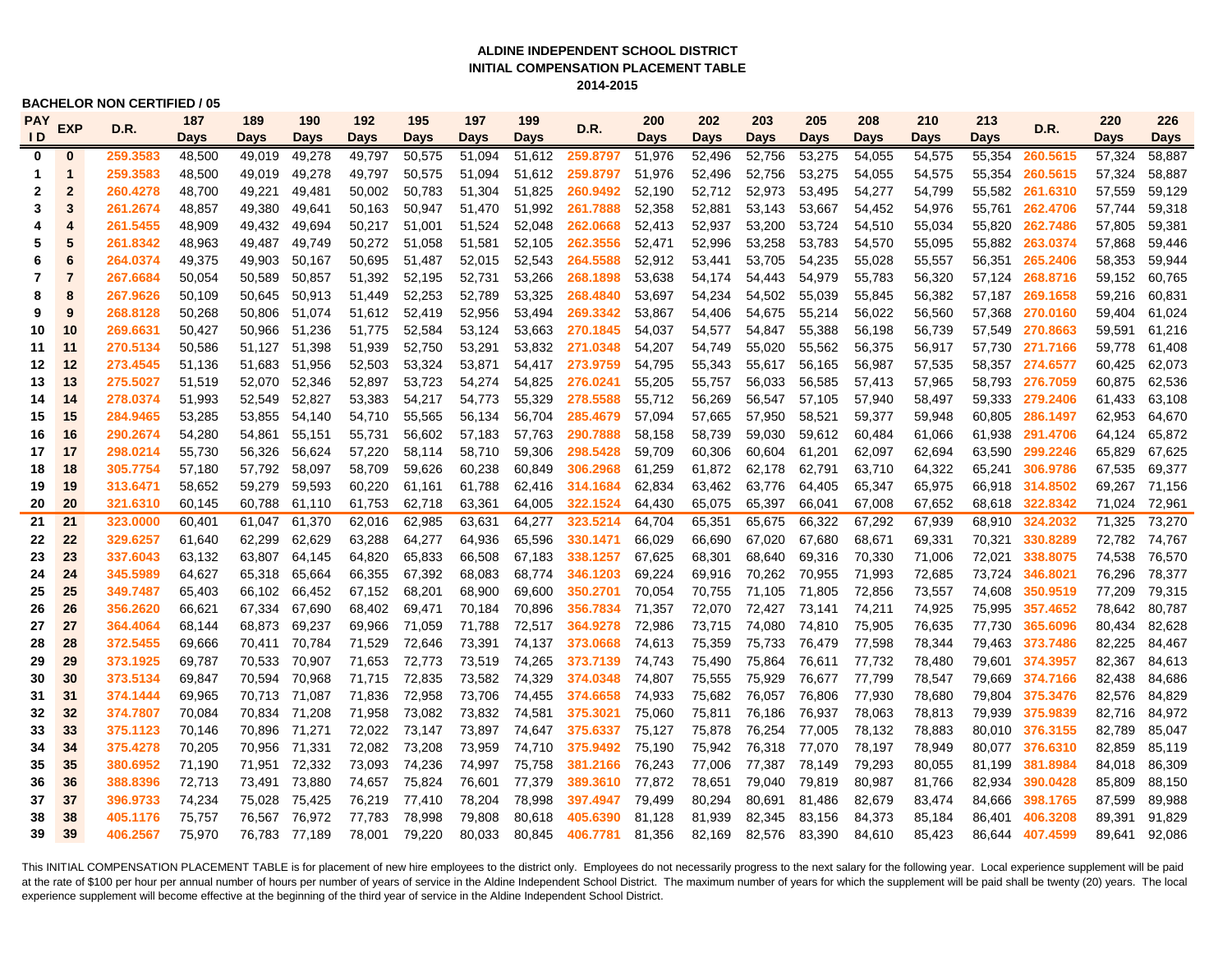### **ALDINE INDEPENDENT SCHOOL DISTRICT INITIAL COMPENSATION PLACEMENT TABLE 2014-2015**

**MASTER DEGREE NON CERTIFIED / 05A**

| <b>PAY</b>     | <b>EXP</b>     | D.R.     | 187    | 189           | 190           | 192    | 195    | 197    | 199    | D.R.            | 200         | 202           | 203    | 205         | 208    | 210         | 213         | D.R.                   | 220         | 226         |
|----------------|----------------|----------|--------|---------------|---------------|--------|--------|--------|--------|-----------------|-------------|---------------|--------|-------------|--------|-------------|-------------|------------------------|-------------|-------------|
| $\overline{D}$ |                |          | Days   | <b>Days</b>   | Days          | Days   | Days   | Days   | Days   |                 | <b>Days</b> | <b>Days</b>   | Days   | <b>Days</b> | Days   | <b>Days</b> | <b>Days</b> |                        | <b>Days</b> | <b>Days</b> |
| -1             | $\bf{0}$       | 262.1390 | 49,020 | 49,544        | 49,806        | 50,331 | 51.117 | 51,641 | 52,166 | 262.6604        | 52,532      | 53,057        | 53,320 | 53,845      | 54,633 | 55,159      |             | 55,947 263.3422        | 57,935      | 59,515      |
| 2              | $\mathbf 1$    | 262.1390 | 49,020 | 49,544        | 49,806        | 50,331 | 51.117 | 51,641 | 52,166 | 262.6604        | 52,532      | 53,057        | 53,320 | 53,845      | 54,633 | 55,159      |             | 55,947 <b>263.3422</b> | 57,935      | 59,515      |
| 3              | $\overline{2}$ | 263.2086 | 49,220 | 49,746        | 50,010        | 50,536 | 51,326 | 51,852 | 52,379 | 263.7299        | 52,746      | 53,273        | 53,537 | 54,065      | 54,856 | 55,383      | 56,174      | 264.4117               | 58,171      | 59,757      |
| 4              | 3              | 264.1016 | 49,387 | 49,915        | 50,179        | 50,708 | 51,500 | 52,028 | 52,556 | 264.6230        | 52,925      | 53,454        | 53,718 | 54,248      | 55,042 | 55,571      | 56,365      | 265.3048               | 58,367      | 59,959      |
| 5              | 4              | 264.3583 | 49,435 | 49,964        | 50,228        | 50,757 | 51,550 | 52,079 | 52,607 | 264.8797        | 52,976      | 53,506        | 53,771 | 54,300      | 55,095 | 55,625      | 56,419      | 265.5615               | 58,424      | 60,017      |
| 6              | 5              | 264.7112 | 49,501 | 50,030        | 50,295        | 50,825 | 51,619 | 52,148 | 52,678 | 265.2326        | 53,047      | 53,577        | 53,842 | 54,373      | 55,168 | 55,699      | 56,495      | 265.9144               | 58,501      | 60,097      |
| 7              | 6              | 266.9305 | 49,916 | 50,450        | 50,717        | 51,251 | 52,051 | 52,585 |        | 53,119 267.4519 | 53,490      | 54,025        | 54,293 | 54,828      | 55,630 | 56,165      |             | 56,967 268.1337        | 58,989      | 60,598      |
| 8              | 7              | 270.5615 | 50,595 | 51,136        | 51,407        | 51,948 | 52,759 | 53,301 | 53,842 | 271.0829        | 54,217      | 54,759        | 55,030 | 55,572      | 56,385 | 56,927      |             | 57,741 271.7647        | 59,788      | 61,419      |
| 9              | 8              | 271.0107 | 50,679 | 51,221        | 51,492        | 52,034 | 52,847 | 53,389 |        | 53,931 271.5321 | 54,306      | 54,849        | 55,121 | 55,664      | 56,479 | 57,022      | 57,836      | 272.2139               | 59,887      | 61,520      |
| 10             | 9              | 271.8663 | 50,839 | 51,383        | 51,655        | 52,198 | 53,014 | 53,558 |        | 54,101 272.3877 | 54,478      | 55,022        | 55,295 | 55,839      | 56,657 | 57,201      | 58,019      | 273.0695               | 60.075      | 61,714      |
| 11             | 10             | 272.7326 | 51,001 | 51,546        | 51,819        | 52,365 | 53,183 | 53,728 |        | 54,274 273.2540 | 54,651      | 55,197        | 55,471 | 56,017      | 56,837 | 57,383      |             | 58,203 273.9358        | 60,266      | 61,909      |
| 12             | 11             | 273.5508 | 51,154 | 51,701        | 51,975        | 52,522 | 53,342 | 53,890 |        | 54,437 274.0722 | 54,814      | 55,363        | 55,637 | 56,185      | 57,007 | 57,555      |             | 58,377 274.7540        | 60,446      | 62,094      |
| 13             | 12             | 276.0588 | 51,623 | 52,175        | 52,451        | 53,003 | 53,831 | 54,384 | 54,936 | 276.5802        | 55,316      | 55,869        | 56,146 | 56,699      | 57,529 | 58,082      |             | 58,912 <b>277.2620</b> | 60,998      | 62,661      |
| 14             | 13             | 280.8235 | 52,514 | 53,076        | 53,356        | 53,918 | 54,761 | 55,322 | 55,884 | 281.3449        | 56,269      | 56,832        | 57,113 | 57,676      | 58,520 | 59,082      | 59,926      | 282.0267               | 62,046      | 63,738      |
| 15             | 14             | 283.3422 | 52,985 | 53,552        | 53,835        | 54,402 | 55,252 | 55,818 | 56,385 | 283.8636        | 56,773      | 57,340        | 57,624 | 58,192      | 59,044 | 59,611      |             | 60,463 284.5454        | 62,600      | 64,307      |
| 16             | 15             | 290.2674 | 54,280 | 54,861        | 55,151        | 55,731 | 56.602 | 57,183 | 57,763 | 290.7888        | 58,158      | 58,739        | 59,030 | 59,612      | 60,484 | 61,066      | 61,938      | 291.4706               | 64,124      | 65,872      |
| 17             | 16             | 298.0214 | 55,730 | 56,326        | 56,624        | 57,220 | 58,114 | 58,710 | 59,306 | 298.5428        | 59,709      | 60,306        | 60,604 | 61,201      | 62,097 | 62,694      | 63,590      | 299.2246               | 65,829      | 67,625      |
| 18             | 17             | 305.7807 | 57,181 | 57,793        | 58,098        | 58,710 | 59,627 | 60,239 | 60,850 | 306.3021        | 61,260      | 61,873        | 62,179 | 62,792      | 63,711 | 64,323      |             | 65,242 306.9839        | 67,536      | 69,378      |
| 19             | 18             | 313.6471 | 58,652 | 59,279        | 59,593        | 60,220 | 61,161 | 61,788 | 62,416 | 314.1684        | 62,834      | 63,462        | 63,776 | 64,405      | 65,347 | 65,975      |             |                        | 69,267      | 71,156      |
| 20             | 19             | 321.6364 | 60,146 | 60,789        | 61,111        | 61,754 | 62,719 | 63,362 | 64,006 | 322.1578        | 64,432      | 65,076        | 65,398 | 66,042      | 67,009 | 67,653      | 68,620      | 322.8396               | 71,025      | 72,962      |
| 21             | 20             | 329.6257 | 61,640 | 62,299        | 62,629        | 63,288 | 64,277 | 64,936 | 65,596 | 330.1471        | 66,029      | 66,690        | 67,020 | 67,680      | 68,671 | 69,331      | 70,321      | 330.8289               | 72,782      | 74,767      |
| 22             | 21             | 331.0267 | 61,902 | 62,564        | 62,895        | 63,557 | 64,550 | 65,212 | 65,874 | 331.5481        | 66,310      | 66,973        | 67.304 | 67,967      | 68,962 | 69,625      | 70,620      | 332.2299               | 73.091      | 75,084      |
| 23             | 22             | 337.6043 | 63,132 | 63,807        | 64,145        | 64,820 | 65,833 | 66,508 | 67,183 | 338.1257        | 67,625      | 68,301        | 68,640 | 69,316      | 70,330 | 71,006      | 72,021      | 338.8075               | 74,538      | 76,570      |
| 24             | 23             | 345.5989 | 64,627 | 65,318        | 65,664        | 66,355 | 67,392 | 68,083 | 68,774 | 346.1203        | 69,224      | 69,916        | 70,262 | 70,955      | 71,993 | 72,685      |             | 73,724 346.8021        | 76,296      | 78,377      |
| 25             | 24             | 353.5829 | 66,120 | 66,827        | 67,181        | 67,888 | 68,949 | 69,656 | 70,363 | 354.1043        | 70,821      | 71,529        | 71,883 | 72,591      | 73,654 | 74,362      |             | 75,424 354.7861        | 78,053      | 80,182      |
| 26             | 25             | 357.7807 | 66,905 | 67,621        | 67,978        | 68,694 | 69,767 | 70,483 | 71,198 | 358.3021        | 71,660      | 72,377        | 72,735 | 73,452      | 74,527 | 75,243      | 76,318      | 358.9839               | 78,976      | 81,130      |
| 27             | 26             | 364.4064 | 68,144 | 68,873        | 69,237        | 69,966 | 71.059 | 71,788 | 72,517 | 364.9278        | 72,986      | 73.715        | 74,080 | 74,810      | 75,905 | 76,635      | 77,730      | 365.6096               | 80,434      | 82,628      |
| 28             | 27             | 372.5508 | 69,667 | 70,412        | 70,785        | 71,530 | 72,647 | 73,393 | 74,138 | 373.0722        | 74,614      | 75,361        | 75,734 | 76,480      | 77,599 | 78,345      |             | 79,464 373.7540        | 82,226      | 84,468      |
| 29             | 28             | 380.6845 | 71,188 | 71,949        | 72,330        | 73,091 | 74,233 | 74,995 | 75,756 | 381.2059        | 76,241      | 77,004        | 77,385 | 78,147      | 79,291 | 80,053      |             | 81,197 381.8877        | 84,015      | 86,307      |
| 30             | 29             | 381.3476 | 71,312 |               | 72,075 72,456 | 73,219 | 74,363 | 75,125 | 75,888 | 381.8690        | 76,374      | 77.138        | 77.519 | 78,283      | 79.429 | 80,192      | 81,338      | 382.5508               | 84,161      | 86,456      |
| 31             | 30             | 381.6684 | 71,372 | 72,135 72,517 |               | 73,280 | 74,425 | 75,189 | 75,952 | 382.1898        | 76,438      | 77,202        | 77,585 | 78,349      | 79,495 | 80,260      | 81,406      | 382.8716               | 84,232      | 86,529      |
| 32             | 31             | 382.3316 | 71,496 | 72,261        | 72,643        | 73,408 | 74,555 | 75,319 | 76,084 | 382.8529        |             | 76,571 77,336 | 77,719 | 78,485      | 79,633 | 80,399      | 81,548      | 383.5347               | 84,378      | 86,679      |
| 33             | 32             | 382.9893 | 71,619 | 72,385        | 72,768        | 73,534 | 74,683 | 75,449 | 76,215 | 383.5107        | 76,702      | 77,469        | 77.853 | 78,620      | 79,770 | 80,537      | 81,688      | 384.1925               | 84.522      | 86,828      |
| 34             | 33             | 383.3102 | 71,679 | 72,446        | 72,829        | 73,596 | 74,745 | 75,512 | 76,279 | 383.8316        | 76,766      | 77,534        | 77,918 | 78,685      | 79,837 | 80,605      | 81,756      | 384.5134               | 84,593      | 86,900      |
| 35             | 34             | 383.6364 | 71,740 | 72,507        | 72,891        | 73,658 | 74,809 | 75,576 | 76,344 | 384.1578        | 76,832      | 77,600        | 77,984 | 78,752      | 79,905 | 80,673      | 81,826      | 384.8396               | 84,665      | 86,974      |
| 36             | 35             | 388.8396 | 72,713 | 73,491        | 73,880        | 74,657 | 75,824 | 76,601 | 77,379 | 389.3610        | 77,872      | 78,651        | 79,040 | 79,819      | 80,987 | 81,766      | 82,934      | 390.0428               | 85,809      | 88,150      |
| 37             | 36             | 396.9733 | 74,234 | 75,028        | 75,425        | 76,219 | 77,410 | 78,204 | 78,998 | 397.4947        | 79,499      | 80,294        | 80,691 | 81,486      | 82,679 | 83,474      | 84,666      | 398.1765               | 87,599      | 89,988      |
| 38             | 37             | 405.1230 | 75,758 | 76,568        | 76,973        | 77,784 | 78,999 | 79,809 | 80,619 | 405.6444        | 81,129      | 81,940        | 82,346 | 83,157      | 84,374 | 85,185      | 86,402      | 406.3262               | 89,392      | 91,830      |
| 39             | 38             | 406.2567 | 75.970 | 76.783        | 77.189        | 78,001 | 79.220 | 80,033 | 80,845 | 406.7781        | 81,356      | 82,169        | 82,576 | 83,390      | 84,610 | 85.423      | 86,644      | 407.4599               | 89,641      | 92,086      |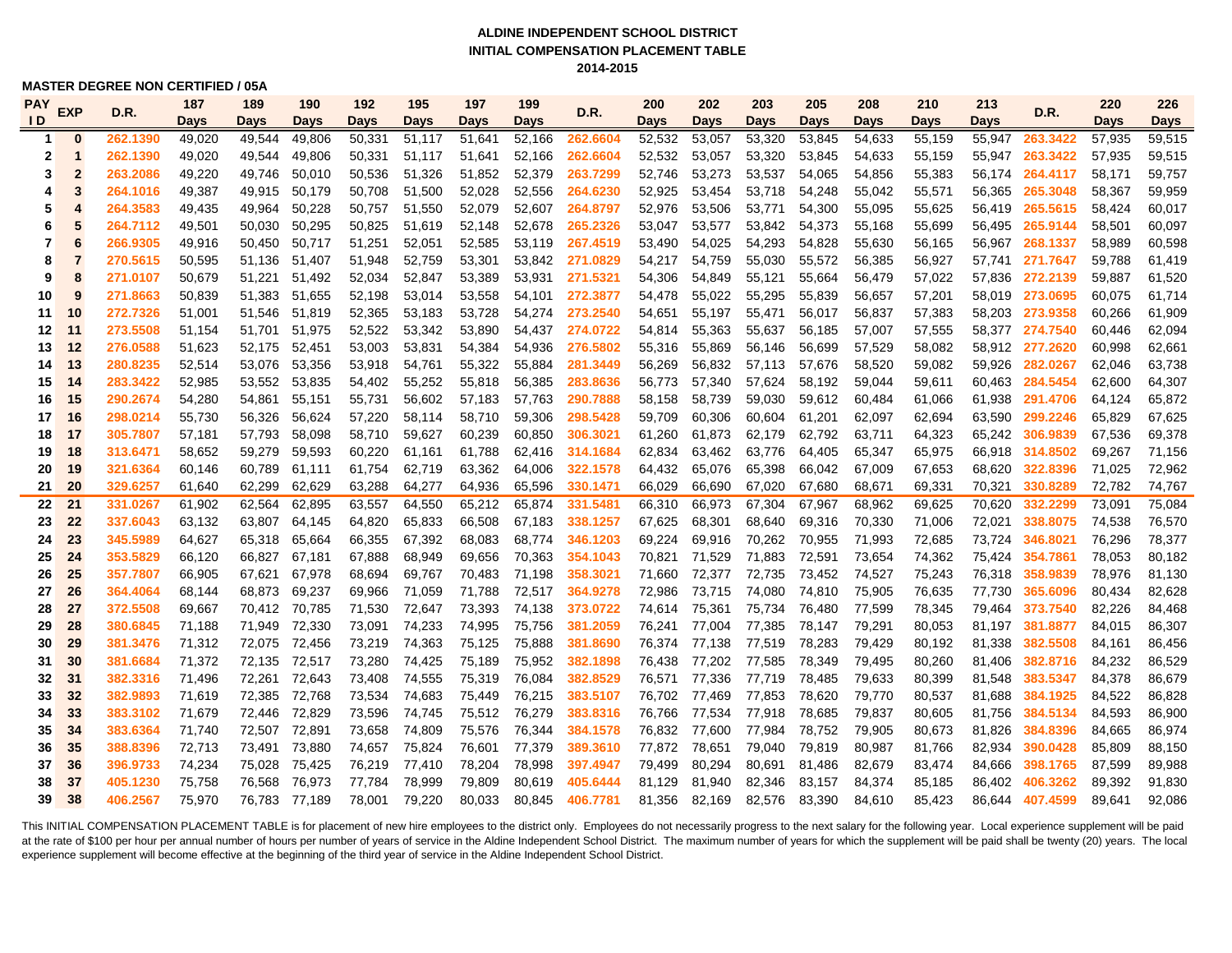### **ALDINE INDEPENDENT SCHOOL DISTRICT 2014-2015 INITIAL COMPENSATION PLACEMENT TABLE**

#### **DOCTORAL DEGREE NON CERTIFIED / 08**

| <b>PAY</b>     | <b>EXP</b><br>D.R. | 187      | 189    | 190    | 192           | 195    | 197    | 199    | D.R.   | 200      | 202         | 203         | 205           | 208         | 210         | 213    | D.R.   | 220             | 226         |        |
|----------------|--------------------|----------|--------|--------|---------------|--------|--------|--------|--------|----------|-------------|-------------|---------------|-------------|-------------|--------|--------|-----------------|-------------|--------|
| ID.            |                    |          | Days   | Days   | Days          | Days   | Days   | Days   | Days   |          | <b>Days</b> | <b>Days</b> | Days          | <b>Days</b> | <b>Days</b> | Days   | Days   |                 | <b>Days</b> | Davs   |
| $\overline{2}$ | $\bf{0}$           | 264.9733 | 49,550 | 50.080 | 50.345        | 50,875 | 51.670 | 52,200 | 52.730 | 265.4947 | 53,099      | 53.630      | 53.895        | 54,426      | 55,223      | 55.754 | 56.550 | 266.1765        | 58,559      | 60,156 |
| 3              | 1                  | 264.9733 | 49,550 | 50.080 | 50,345        | 50,875 | 51.670 | 52,200 | 52,730 | 265.4947 | 53,099      | 53,630      | 53,895        | 54,426      | 55,223      | 55,754 |        | 56,550 266.1765 | 58,559      | 60,156 |
| 4              | $\overline{2}$     | 266.0642 | 49,754 | 50,286 | 50.552        | 51.084 | 51.883 | 52,415 | 52,947 | 266.5856 | 53,317      | 53,850      | 54,117        | 54,650      | 55,450      | 55,983 |        | 56.783 267.2378 | 58,792      | 60,396 |
| 5              | 3                  | 267.0214 | 49,933 | 50,467 | 50.734        | 51,268 | 52,069 | 52,603 | 53,137 | 267.5428 | 53,509      | 54,044      | 54,311        | 54,846      | 55,649      | 56,184 |        | 56.987 268.2246 | 59,009      | 60,619 |
| 6              | 4                  | 267.2781 | 49,981 | 50,516 | 50.783        | 51,317 | 52,119 | 52,654 | 53,188 | 267.7995 | 53,560      | 54,095      | 54,363        | 54,899      | 55,702      | 56,238 | 57,041 | 268.4813        | 59.066      | 60,677 |
| 7              | 5                  | 267.6096 | 50,043 | 50,578 | 50.846        | 51,381 | 52,184 | 52,719 | 53,254 | 268.1310 | 53,626      | 54,162      | 54,431        | 54,967      | 55,771      | 56,308 |        | 57,112 268.8128 | 59,139      | 60,752 |
| 8              | 6                  | 269.8289 | 50.458 | 50,998 | 51.267        | 51,807 | 52,617 | 53,156 | 53,696 | 270.3503 | 54,070      | 54,611      | 54,881        | 55,422      | 56,233      | 56,774 |        | 57,585 271.0321 | 59,627      | 61,253 |
| 9              | $\overline{7}$     | 273.4599 | 51,137 | 51,684 | 51,957        | 52,504 | 53,325 | 53,872 | 54,419 | 273.9813 | 54,796      | 55,344      | 55,618        | 56,166      | 56,988      | 57,536 | 58,358 | 274.6631        | 60,426      | 62,074 |
| 10             | 8                  | 274.0481 | 51,247 | 51,795 | 52,069        | 52,617 | 53,439 | 53,987 | 54,536 | 274.5695 | 54,914      | 55,463      | 55,738        | 56,287      | 57,110      | 57,660 |        | 58,483 275.2513 | 60,555      | 62,207 |
| 11             | 9                  | 274.9144 | 51,409 | 51,959 | 52,234        | 52,784 | 53,608 | 54,158 | 54,708 | 275.4358 | 55,087      | 55,638      | 55,913        | 56,464      | 57,291      | 57,842 |        | 58,668 276.1176 | 60,746      | 62,403 |
| 12             | 10                 | 275.7968 | 51,574 | 52,126 | 52,401        | 52,953 | 53,780 | 54,332 | 54,884 | 276.3182 | 55,264      | 55,816      | 56,093        | 56,645      | 57,474      | 58,027 |        | 58,856 277.0000 | 60,940      | 62,602 |
| 13             | 11                 | 276.1604 | 51,642 | 52,194 | 52,470        | 53,023 | 53,851 | 54,404 | 54,956 | 276.6818 | 55,336      | 55,890      | 56,166        | 56,720      | 57,550      | 58,103 |        | 58,933 277.3636 | 61,020      | 62,684 |
| 14             | 12                 | 281.3797 | 52,618 | 53,181 | 53,462        | 54,025 | 54,869 | 55,432 | 55,995 | 281.9011 | 56,380      | 56,944      | 57,226        | 57,790      | 58,635      | 59,199 | 60,045 | 282.5829        | 62,168      | 63,864 |
| 15             | 13                 | 286.1230 | 53,505 | 54,077 | 54,363        | 54,936 | 55,794 | 56,366 | 56,938 | 286.6444 | 57,329      | 57,902      | 58,189        | 58,762      | 59,622      | 60,195 | 61,055 | 287.3262        | 63,212      | 64,936 |
| 16             | 14                 | 288.6631 | 53,980 |        | 54,557 54,846 | 55,423 | 56,289 | 56,867 | 57,444 | 289.1845 | 57,837      | 58,415      | 58,704        | 59,283      | 60,150      | 60,729 | 61,596 | 289.8663        | 63,771      | 65,510 |
| 17             | 15                 | 298.0214 | 55,730 | 56,326 | 56,624        | 57,220 | 58,114 | 58,710 | 59,306 | 298.5428 | 59,709      | 60,306      | 60,604        | 61,201      | 62,097      | 62,694 | 63,590 | 299.2246        | 65,829      | 67,625 |
| 18             | 16                 | 305.7807 | 57,181 | 57,793 | 58,098        | 58,710 | 59,627 | 60,239 | 60,850 | 306.3021 | 61,260      | 61,873      | 62,179        | 62,792      | 63,711      | 64,323 |        | 65,242 306.9839 | 67,536      | 69,378 |
| 19             | 17                 | 313.6471 | 58,652 | 59,279 | 59,593        | 60,220 | 61,161 | 61,788 | 62,416 | 314.1684 | 62,834      | 63,462      | 63,776        | 64,405      | 65,347      | 65,975 |        | 66,918 314.8502 | 69,267      | 71,156 |
| 20             | 18                 | 321.6364 | 60,146 | 60,789 | 61,111        | 61,754 | 62,719 | 63,362 | 64,006 | 322.1578 | 64,432      | 65,076      | 65,398        | 66,042      | 67,009      | 67,653 | 68.620 | 322.8396        | 71,025      | 72,962 |
| 21             | 19                 | 329.6257 | 61.640 | 62.299 | 62.629        | 63,288 | 64.277 | 64,936 | 65.596 | 330.1471 | 66.029      | 66.690      | 67.020        | 67.680      | 68.671      | 69,331 | 70.321 | 330.8289        | 72.782      | 74.767 |
| 22             | 20                 | 337.6043 | 63,132 | 63,807 | 64,145        | 64,820 | 65,833 | 66,508 | 67,183 | 338.1257 | 67,625      | 68,301      | 68,640        | 69,316      | 70,330      | 71,006 | 72,021 | 338.8075        | 74,538      | 76,570 |
| 23             | 21                 | 339.0481 | 63,402 | 64.080 | 64.419        | 65,097 | 66.114 | 66.792 | 67.471 | 339.5695 | 67,914      | 68.593      | 68.933        | 69.612      | 70.630      | 71,310 | 72.328 | 340.2513        | 74.855      | 76.897 |
| 24             | 22                 | 345.5989 | 64,627 | 65,318 | 65,664        | 66,355 | 67,392 | 68,083 | 68,774 | 346.1203 | 69,224      | 69,916      | 70,262        | 70.955      | 71.993      | 72,685 | 73,724 | 346.8021        | 76,296      | 78,377 |
| 25             | 23                 | 353.5829 | 66.120 | 66,827 | 67.181        | 67,888 | 68.949 | 69,656 | 70,363 | 354.1043 | 70,821      | 71,529      | 71.883        | 72,591      | 73.654      | 74,362 | 75,424 | 354.7861        | 78,053      | 80,182 |
| 26             | 24                 | 361.7326 | 67,644 | 68,367 | 68,729        | 69,453 | 70,538 | 71,261 | 71,985 | 362.2500 | 72,450      | 73,175      | 73,537 74,261 |             | 75,348      | 76,073 |        | 77,159 362.9318 | 79,845      | 82,023 |
| 27             | 25                 | 365.9626 | 68.435 | 69,167 | 69,533        | 70,265 | 71,363 | 72,095 | 72,827 | 366.4840 | 73,297      | 74,030      | 74,396        | 75,129      | 76,229      | 76,962 | 78.061 | 367.1658        | 80,776      | 82,979 |
| 28             | 26                 | 372.5508 | 69.667 | 70,412 | 70,785        | 71,530 | 72,647 | 73,393 | 74,138 | 373.0722 | 74,614      | 75,361      | 75,734        | 76,480      | 77,599      | 78,345 | 79,464 | 373.7540        | 82,226      | 84,468 |
| 29             | 27                 | 380.6898 | 71,189 | 71,950 | 72,331        | 73,092 | 74,235 | 74,996 | 75,757 | 381.2112 | 76,242      | 77,005      | 77,386        | 78,148      | 79,292      | 80,054 | 81.198 | 381.8930        | 84,016      | 86,308 |
| 30             | 28                 | 388.8396 | 72,713 | 73,491 | 73,880        | 74,657 | 75,824 | 76,601 | 77,379 | 389.3610 | 77,872      | 78,651      | 79,040        | 79,819      | 80,987      | 81,766 | 82,934 | 390.0428        | 85,809      | 88,150 |
| 31             | 29                 | 389.5080 | 72,838 |        | 73,617 74,007 | 74,786 | 75,954 | 76,733 | 77,512 | 390.0294 | 78,006      | 78,786      | 79,176        | 79,956      | 81,126      | 81,906 | 83,076 | 390.7112        | 85,956      | 88,301 |
| 32             | 30                 | 389.8449 | 72,901 | 73,681 | 74,071        | 74,850 | 76,020 | 76,799 | 77,579 | 390.3663 | 78,073      | 78,854      | 79,244        | 80,025      | 81,196      | 81,977 | 83,148 | 391.0481        | 86,031      | 88,377 |
| 33             | 31                 | 390.5134 | 73,026 |        | 73,807 74,198 | 74,979 | 76,150 | 76,931 | 77,712 | 391.0348 | 78,207      | 78,989      | 79,380        | 80,162      | 81,335      | 82,117 | 83,290 | 391.7166        | 86,178      | 88,528 |
| 34             | 32                 | 391.1872 | 73,152 | 73,934 | 74,326        | 75,108 | 76,281 | 77,064 | 77,846 | 391.7086 | 78,342      | 79,125      | 79,517        | 80,300      | 81,475      | 82,259 | 83,434 | 392.3904        | 86,326      | 88,680 |
| 35             | 33                 | 391.5187 | 73,214 |        | 73,997 74,389 | 75,172 | 76,346 | 77,129 | 77,912 | 392.0401 | 78,408      | 79,192      | 79,584        | 80,368      | 81,544      | 82,328 | 83,505 | 392.7219        | 86,399      | 88,755 |
| 36             | 34                 | 391.8503 | 73,276 | 74,060 | 74,452        | 75,235 | 76,411 | 77,195 | 77,978 | 392.3717 | 78,474      | 79,259      | 79,651        | 80,436      | 81,613      | 82,398 | 83,575 | 393.0535        | 86,472      | 88,830 |
| 37             | 35                 | 396.9733 | 74,234 | 75,028 | 75,425        | 76,219 | 77,410 | 78,204 | 78,998 | 397.4947 | 79,499      | 80,294      | 80,691        | 81,486      | 82,679      | 83,474 | 84,666 | 398.1765        | 87,599      | 89,988 |
| 38             | 36                 | 405.1230 | 75,758 | 76,568 | 76,973        | 77,784 | 78,999 | 79,809 | 80,619 | 405.6444 | 81,129      | 81,940      | 82,346        | 83,157      | 84,374      | 85,185 | 86,402 | 406.3262        | 89,392      | 91,830 |
| 39             | 37                 | 406.2567 | 75,970 | 76,783 | 77,189        | 78,001 | 79,220 | 80,033 | 80,845 | 406.7781 | 81,356      | 82,169      | 82,576        | 83,390      | 84,610      | 85,423 | 86,644 | 407.4599        | 89,641      | 92,086 |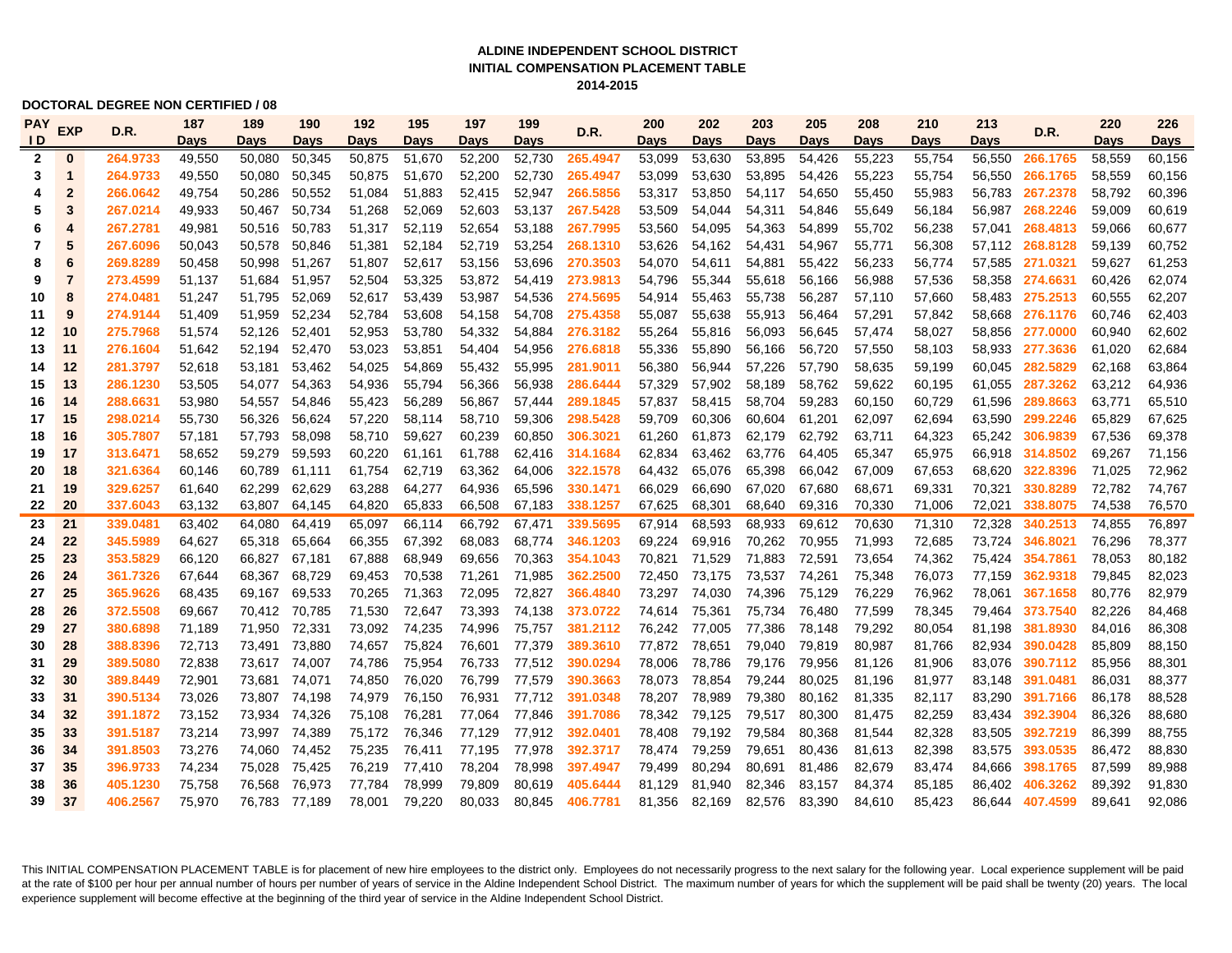On April 27, 2015, Nekesia Demming, Supervisor of Compensation, confirmed that the district does operate without a salary schedule. The minimum, midpoint and maximum salaries listed below are for initial placement of new hires while the salaries and salary increases listed at the bottom of the page are for current, veteran district teachers. Ms. Demming also provided the initial placement salaries for teachers with MAs and PhDs: MA minimum: \$50,520; MA midpoint: \$63,140; MA maximum: \$77,682. PhD minimum: \$51,050; PhD midpoint: \$64,632; PhD maximum: \$77,682.

# Human [Resources](http://www.aldine.k12.tx.us/human_resources/index.cfm)

# Aldine Independent School District



- [Home](http://www.aldine.k12.tx.us/human_resources/index.cfm)AISD Home
- contact usAbout Us page
	- [Contact](http://www.aldine.k12.tx.us/human_resources/contact_us.cfm) Us
	- Hours of [Operation](http://www.aldine.k12.tx.us/human_resources/hoursOp.cfm) / Map
	- ApplicantsNEW EMPLOYEES
		- Job [Application](http://www.aldine.k12.tx.us/human_resources/applicants.cfm)
		- o [Interview](http://www.aldine.k12.tx.us/human_resources/recruitment/index.cfm) Dates
		- Top [Reasons](http://www.aldine.k12.tx.us/human_resources/top25.cfm)
		- About [Houston](http://www.aldine.k12.tx.us/human_resources/aboutHouston.cfm)
- employeesCURRENT EMPLOYEES
	- [Benefits](http://www.aldine.k12.tx.us/human_resources/benefits.cfm)
	- Family and [Medical](http://www.aldine.k12.tx.us/human_resources/leave.cfm) Leave
	- [Compensation](http://www.aldine.k12.tx.us/human_resources/compensation.cfm) Information
	- Service Record [Request](http://www.aldine.k12.tx.us/human_resources/service_record.cfm)
	- [Employee](http://www.aldine.k12.tx.us/human_resources/employees.cfm) Forms
	- **[Certification](http://www.aldine.k12.tx.us/human_resources/certification.cfm)Student Teaching** 
		- More [Information](http://www.aldine.k12.tx.us/human_resources/certification.cfm)
		- [Observation](http://www.aldine.k12.tx.us/human_resources/observation_hours.cfm) Hours Request
- substitutesNEW AND [CURRENT](http://www.aldine.k12.tx.us/human_resources/substitute.cfm)
- [INVEST](http://www.aldine.k12.tx.us/cms/rise/main.cfm?siteID=133&PageID=1918)An Outcome Based Model

## [EMPLOYEES](http://www.aldine.k12.tx.us/human_resource/template.cfm)

# 2014-2015 Initial Placement Compensation Information

Aldine ISD does not use a salary schedule.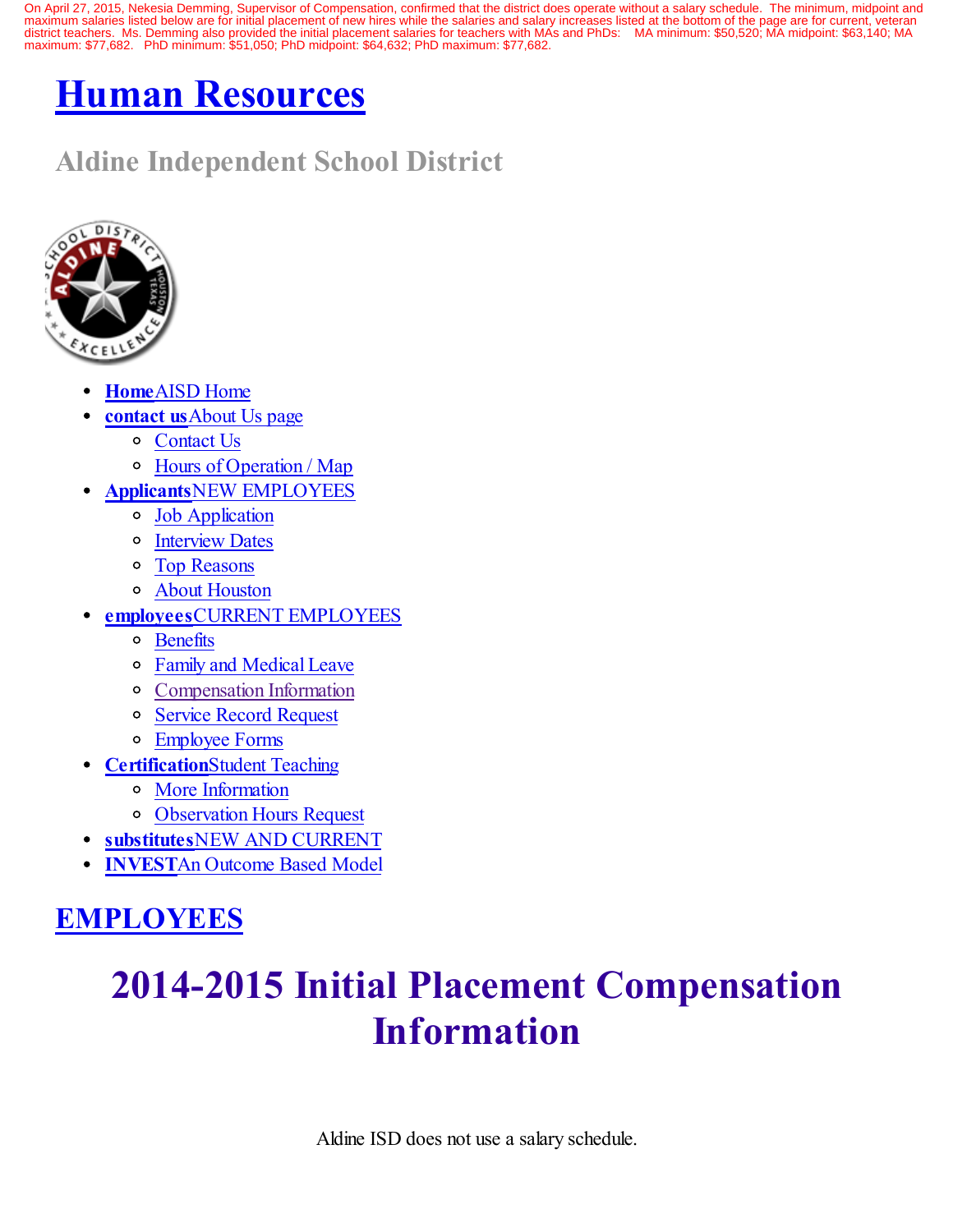Minimum \$50,000

Midpoint \$58.901

Maximum \$74,182

Critical Needs Stipends Available 2013-2014 School Year

Secondary Math and Science \$3,000 Select Special Education Areas \$3,000 Bilingual \$4,500 Compass \$3,000 - \$6,000 based on certification Health Science \$4,000 Speech Path \$5,000 - \$8,000 based on certification

This initial placement schedule is based on 187 days for the 2013-2014 school year only.

Salary increases are not granted automatically; therefore, neither past nor future salaries can be calculated, assumed, or predicted on the basis of this placement table. The Board of Education adopts a new compensation plan each year. Future salaries cannot be assumed or predicted. Aldine ISD does not use a salary schedule other than for initial placement.

Critical Needs Stipends are determined yearly based on critical needs, certification, and student enrollment; therefore, neither past nor future critical needs can be calculated, assumed, or predicted based on the 2013-2014 stipends granted. Future stipends cannot be assumed or predicted.

## 2014-2015 Teacher Salary Increase

Current teacher salary for the 2014-2015 school year:

1 Year experience \$50,000 2 Years experience \$50,200

Raises for current Aldine ISD teachers with experience were approved at the June 10 board meeting. Pay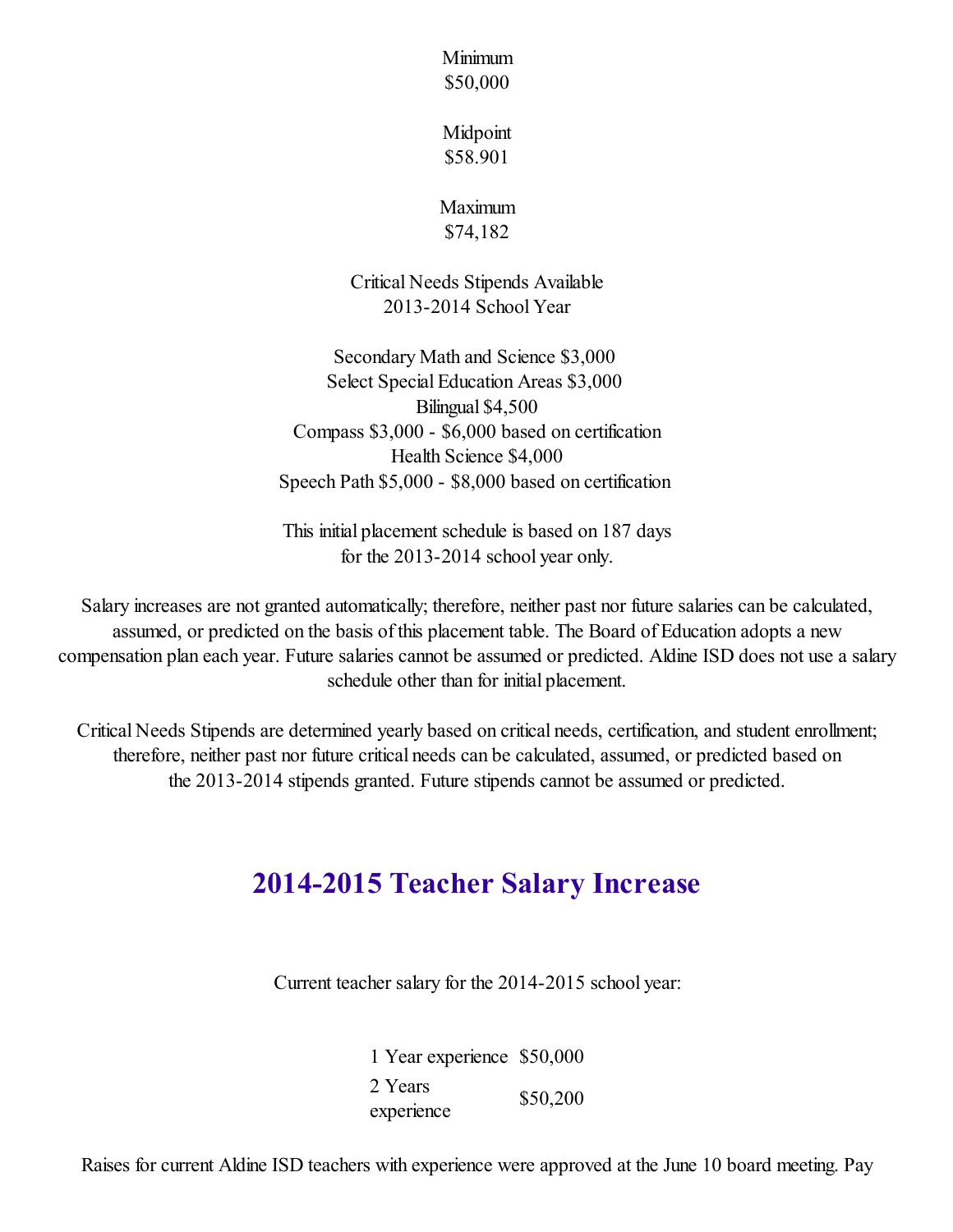increases are based on years of experience.

| 3-5 Years   | \$2,500 |
|-------------|---------|
| 6-14 Years  | \$2,700 |
| 15-24 Years | \$3,000 |
| 25+ Years   | \$3,500 |

Search

## AVAILABLE POSITIONS

- [Professional](http://www.aldine.k12.tx.us/sections/prospective_employees/available_positions/professional_vacancies.cfm) Positions
- [Administrative](http://www.aldine.k12.tx.us/human_resources/admin_position.cfm) Positions
- [Paraprofessional](http://www.aldine.k12.tx.us/sections/prospective_employees/available_positions/paraprofessional_vacancies.cfm) Positions
- [Substitute](http://www.aldine.k12.tx.us/sections/prospective_employees/available_positions/paraprofessional_vacancies.cfm) Positions
- Support Staff [Positions](http://www.aldine.k12.tx.us/sections/prospective_employees/available_positions/support_vacancies.cfm)

## APPLICATION PROCEDURES

Job [Application](http://www.aldine.k12.tx.us/human_resources/applicants.cfm)

## QUICKLINK

- [Aldine](http://www.aldine.k12.tx.us/) ISD
- [Searchsoft](https://searchsoft.aldine.k12.tx.us/ats/app_login.shtml?COMPANY_ID=00009033)
- [Aesop](https://www.aesoponline.com/login2.asp)
- o Inside [Aldine](http://insidealdine.com/)
- [UW-Platteville](http://www.aldine.k12.tx.us/human_resources/student_teachers.cfm) Journey
- Social Media
	- $\circ$  Tweets by  $(a)$  Aldine HR

### ALDINE ISD STATEMENT OF NONDISCRIMINATION

It is the policy of Aldine ISD not to discriminate or engage in harassment on the basis of race, color, national origin, sex, religion, age, disability, or any other legally protected status in its educational and vocational programs, services or activities or matters related to employment as required by Title VI and Title VII of the Civil Rights Act of 1964, as amended; Title IX of the Education Amendments of 1972; Age Discrimination in Employment Act; Americans with Disabilities Act, as amended; and Section 504 of the Rehabilitation Act of 1973, as amended.